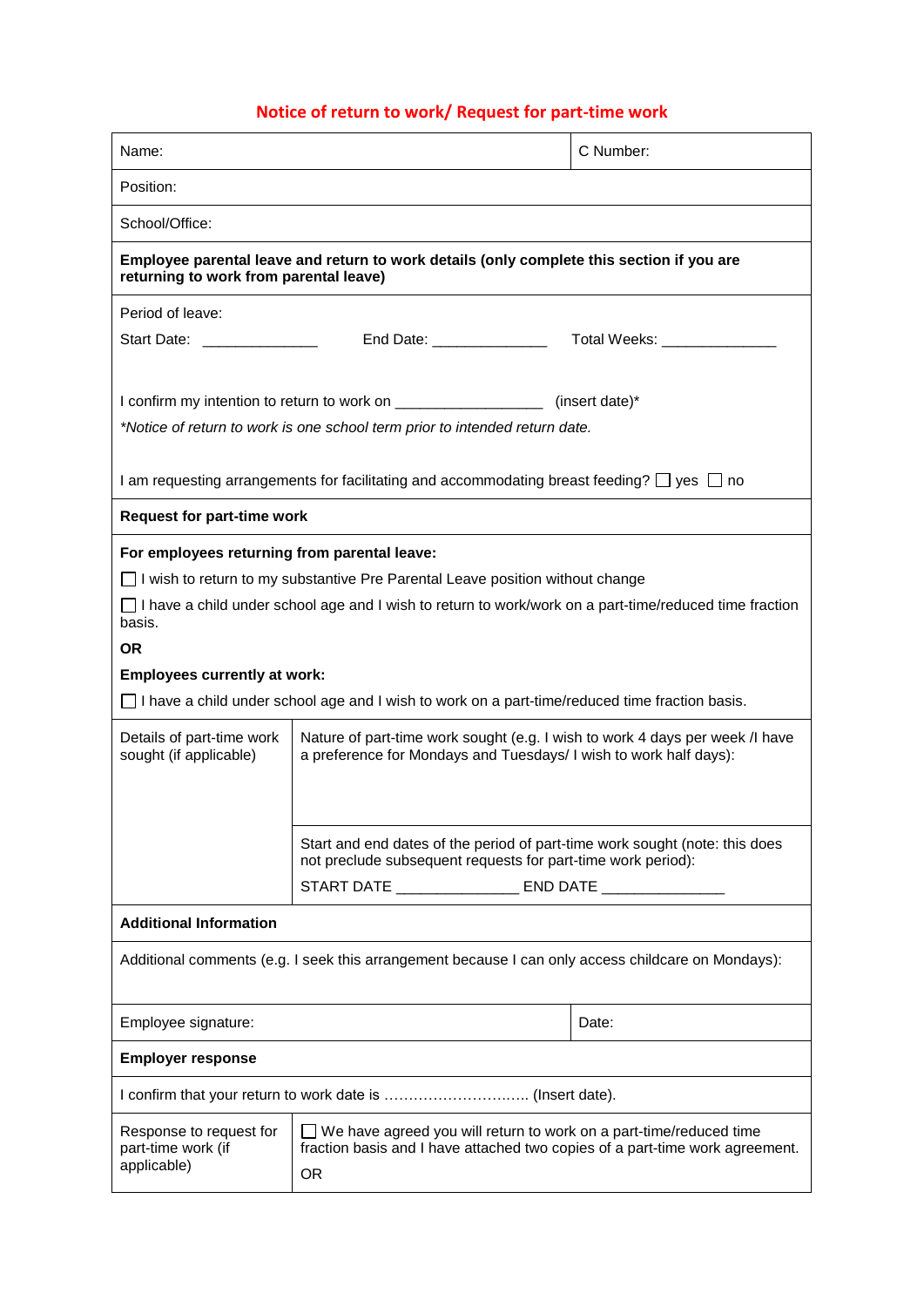## **Notice of return to work/ Request for part-time work**

|                               | I confirm that I am unable to offer you part-time work/reduced time<br>fraction, for the reasons outlined in the attached letter. |       |  |  |
|-------------------------------|-----------------------------------------------------------------------------------------------------------------------------------|-------|--|--|
| Additional comments (if any): |                                                                                                                                   |       |  |  |
| Employer signature:           |                                                                                                                                   | Date: |  |  |

#### **Guidance Notes for Employees:**

- Read clause 22 'Notice of return to work' and, if relevant, clause 24 'Return to work part-time' of Appendix 1. Providing this completed form to your Employer satisfies the requirement for written notice of your return to work in clause 22(2) and, if relevant, for a written request for part-time work in clause 24(3).
- See also clause 3 'Period of leave' (especially 3(8)-(9)) of Appendix 1.
- Provide to your Employer as soon as practicable but no less than **one school term** prior to your intended return to work date.
- This form is not necessary if you have taken parental leave for less than one school term and you are not requesting part-time work.
- Your return to work should be at the start of a school term or, if you have taken 104 weeks or more of parental leave, at the start of a school year (unless your Employer agrees otherwise).